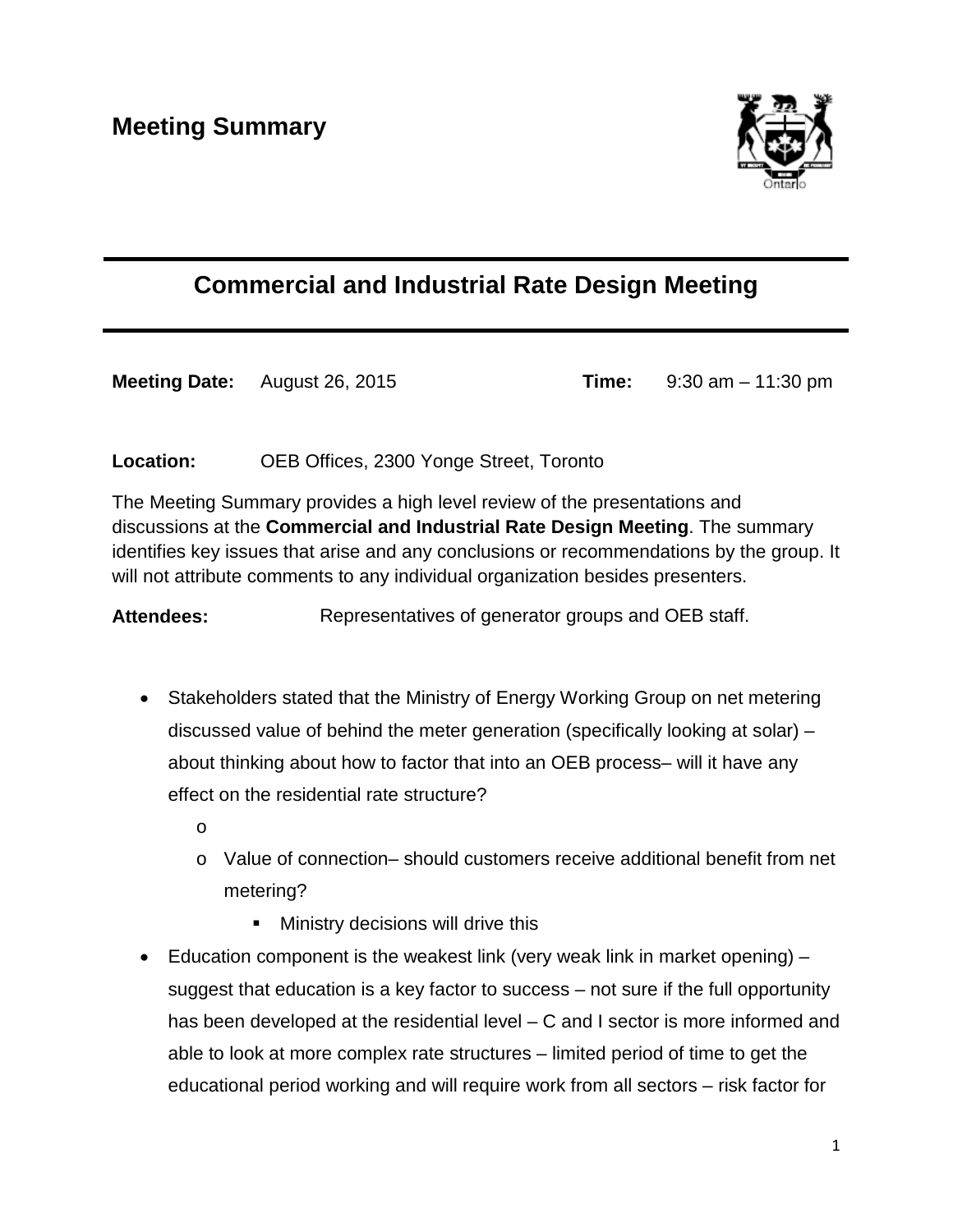the whole process for sure – OEB should be thinking about how to educate the public on rate design

- Stakeholders stated that concern had been expressed at SAC meeting that policies in other sectors may drive demand into the future
	- $\circ$  Increasing amount of distributed generation within the system can't replace one way flow with similar equipment – What is the business of LDCs going to look like?
		- Biggest risk is planning for falling demand and ending up in a scenario with super peaks – that the rate structure and infrastructure is not built to handle

## **Discussion of regional planning and difficulty of coming up with number of areas**

- Locational based prices means that DR at a certain area of the distributor's territory is different from another
	- $\circ$  One feeder might be overloaded compared to another one different value at different parts of the system
- As a natural evolution this makes sense with regional planning at a regional level – maybe not at a feeder level (too complicated and issues of fairness)
- LDCs used to be much more involved in managing their peak requirements from the grid and their losses
- Large LDCs are struggling with how to manage new investments on the large scale (when they are justified ) – want to be able to control that risk – cost is prohibitive to own stations and lines – would prefer to own both
	- o Connection lines are the distributors choice and they make a choice to own that or not – distributors want to own their own assets and that drives up the price to the customer
	- o How do we get it so the distributor is indifferent to whether or not they own equipment that goes into their rate base?
- When they are looking at locational pricing are they just looking at what they paid at various sites for DER or also what the rate would be?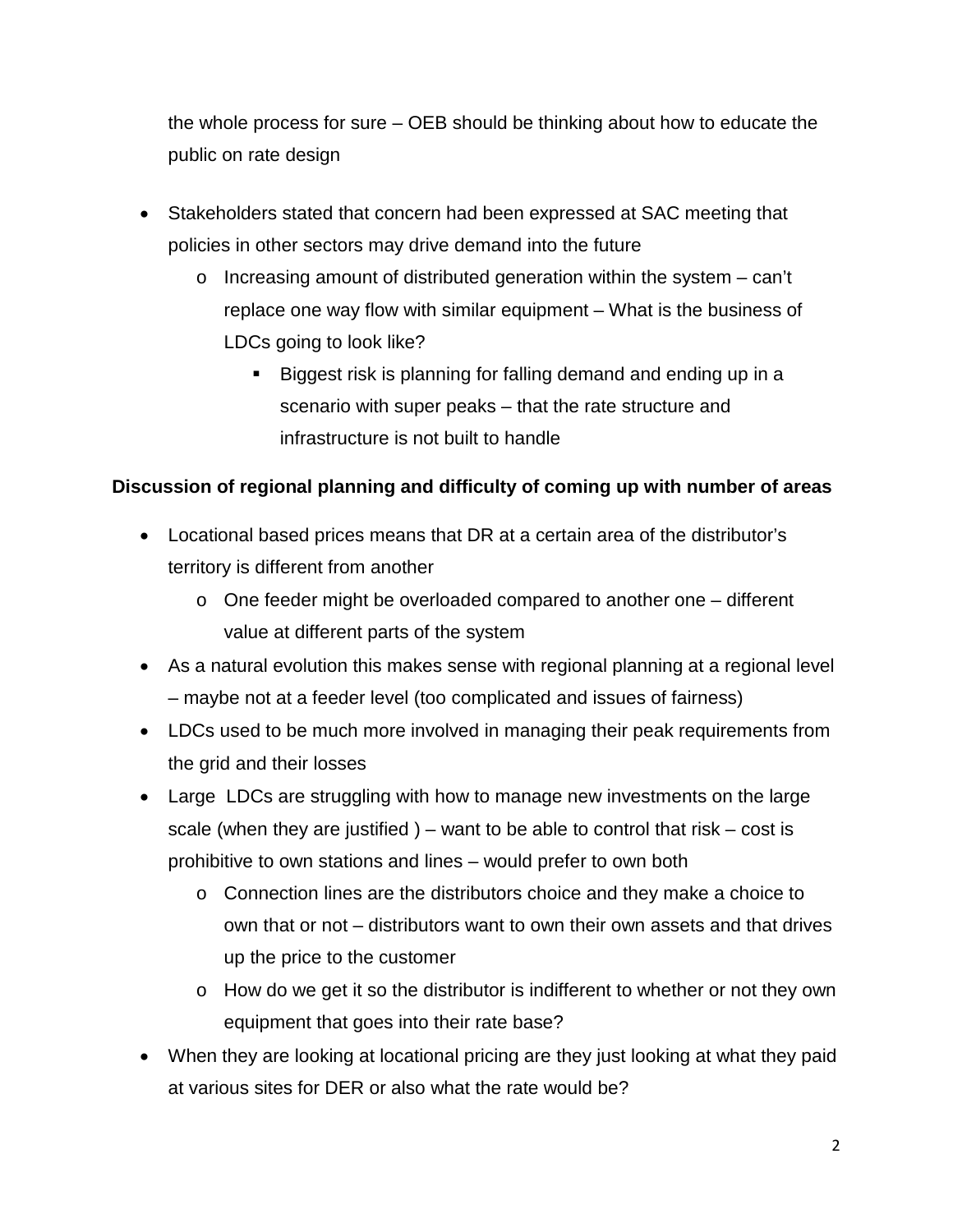- o Looking at fixed rate design charges strictly for DER
- Have utilities done the locational adders concept?
- On reliability front --once you get more DG if there is a reserve requirement of 18 – 20% on the system– billion dollar of investment associated with that
	- o Ultimately I suspect you are going to get way lower reliability/reserve requirements due to DG
- Stakeholders stated concern that getting price signals wrong could encourage uneconomic grid defection through undervaluing grid connection
	- CanSIA and APPrO wanted to ensure that the rate structure for commercial and industrial customers allows for customer choice to the greatest extent possible in how that customer is going to meet their energy needs, whether that is by installing behind the meter generation or relying on the LDC.
- **Discussion of Staff identified issues**
	- From the OEBs perspective its making sure the connection to the system is valued appropriately from what you are paying – creating a structure that makes customers see the value of being connected? From the OEBs perspective is it making the value to the system apparent through the fixed charge and making sure those who are connected pay appropriately?
		- o Seems to be both and one of the questions for me is are they forcing everyone to invest in their own storage – not just virtually acting as your storage by taking energy and giving it to others at that minute and having it connected to the system
		- o Might get messy having different levels of storage and the competition between that
		- o This falls under customer choice do I want to island myself or pay for that storage?
	- Valuing connections to the system -- Currently fixed charges built on a minimum system idea (wires and infrastructure but no capacity in the system and how you pay for that) is that appropriate? Should it be higher or lower?
		- o Need to be able to make an investment in capacity
		- o Standby charges don't seem to function in this framework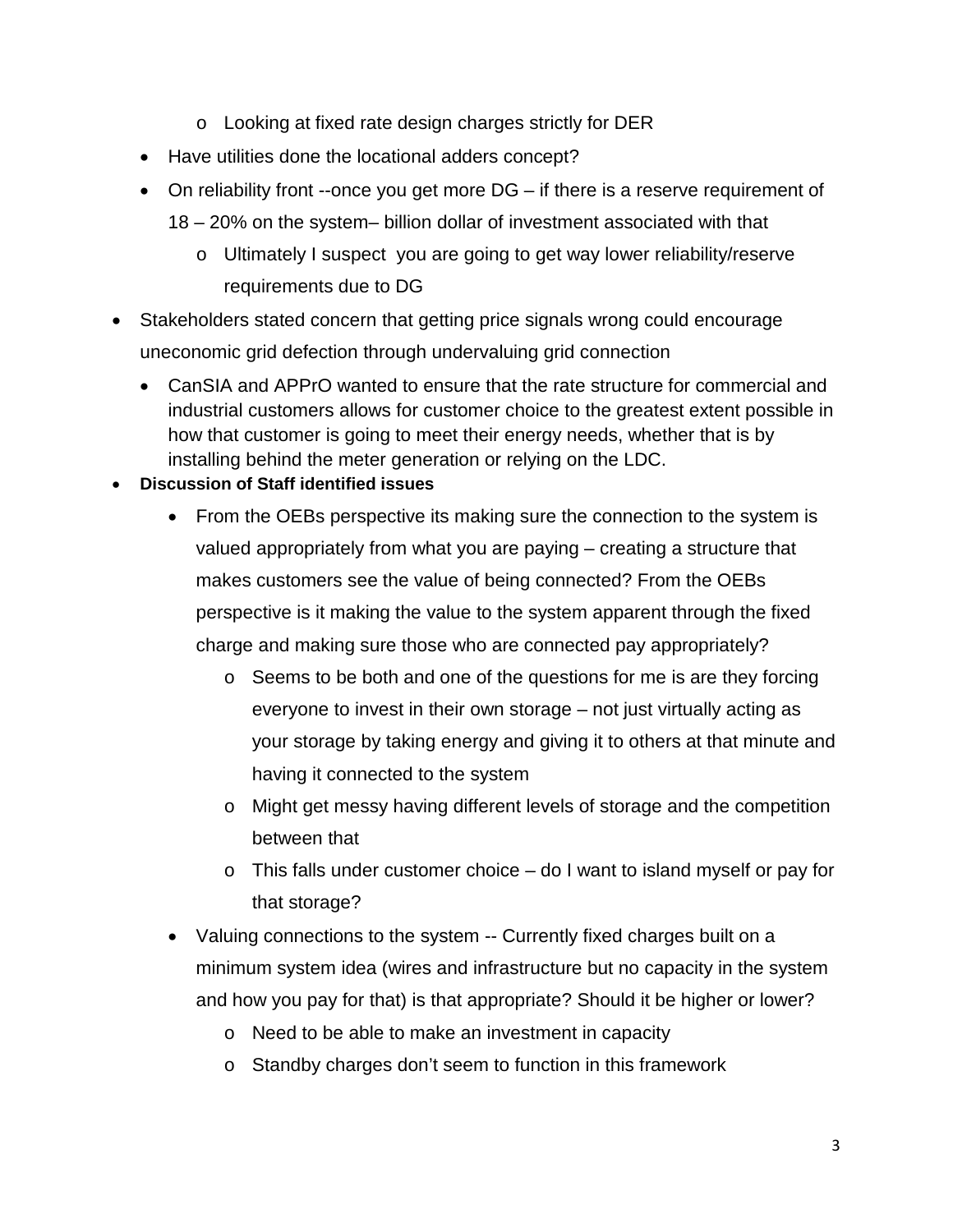- Rate stability since unbundling, under and over 50kW charged in different ways
	- o Allowing for customer choice might be more appropriate let customers choose whether they are < or > than 50kw and if they go above they are penalized
	- $\circ$  There is an interest in a sort of contract amount something that could potentially be looked at
	- o Why is the jumping of one rate class to another a big concern to the OEB?
		- **Jumping from under to over 50 can lead to bad debt for** distributors and not nice to GS customers – shows lack of economic efficiency in rate design
	- o Does this occur with current rate design?
		- Yes boundary issue of 50kw currently exists
- Rate goals on residential side we had complex rate design to address small vs large user issue but nobody liked it– comments have identified that rate needs to be forward looking, customer controlled, and driven by costs and induces conservation – do you agree with that?
	- o Stability concern what kind of stability can you expect energy side and value to the system comes at a cost to future investment – need a good vision as to what costs are going to be – wire side it will be easier since it sits around for 40-50 years
- Complaining about 7% penetration, but that means there's no risk to the person who made the investment
- Depends on how distributors views their responsibilities 7% restricts on generation – if distributor sees itself as manager of a distributed network – it will be looking for reasons to invest into the system – it will be beneficial for others on this line to upgrade
- In a net metering allocation of connection capacity would be optimised differently